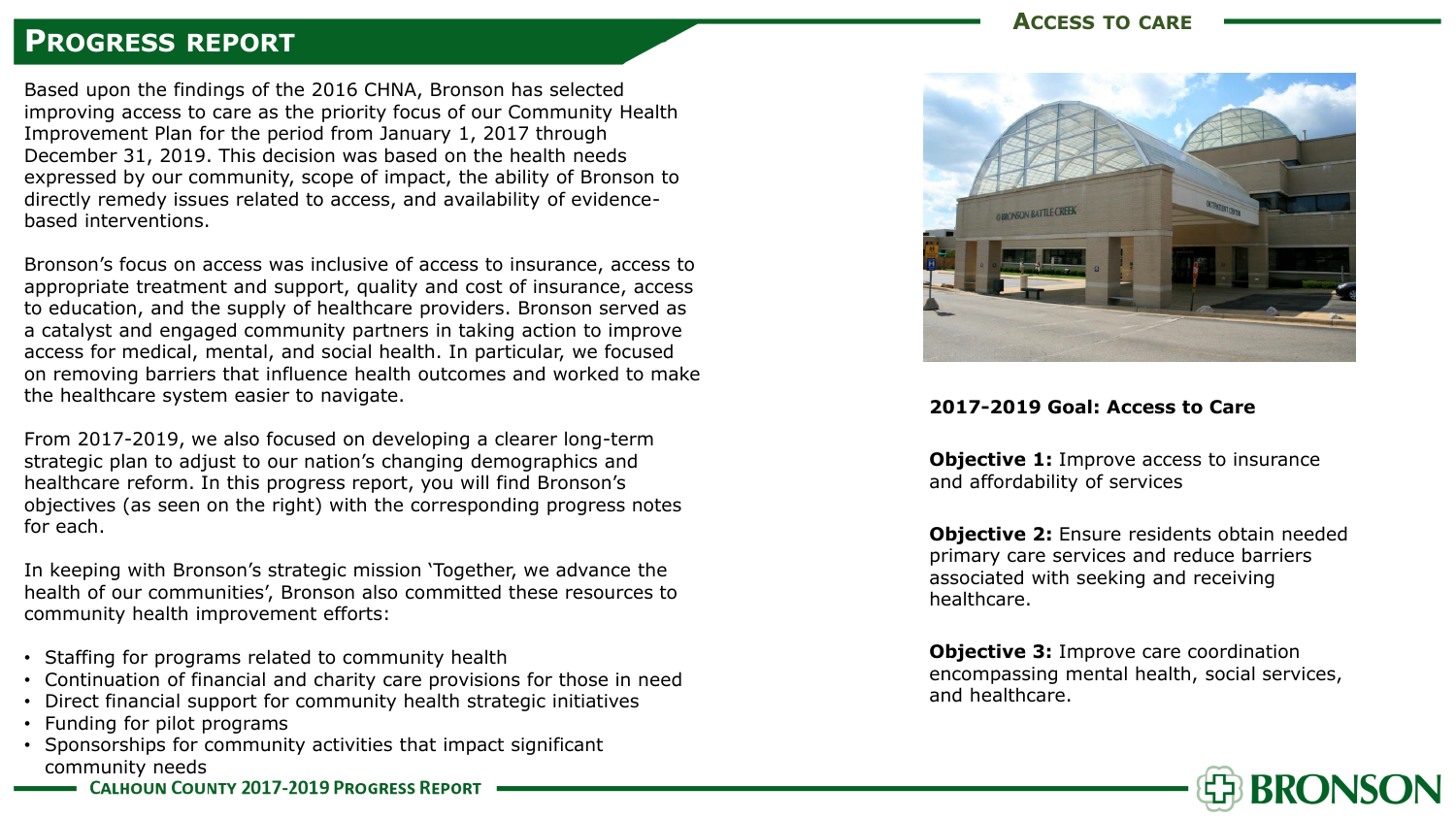**Objective 1:** Improve access to insurance and affordability of services.

#### **Progress 2017-2019**

- Deployed a Certified Application Counselor and Outreach Specialist to provide insurance assistance across tri-county service region.
- Assisted over 1,000 people out in the community
- Hosted over 12 Marketplace enrollment events at various locations in Calhoun, Kalamazoo, and Van Buren County.
- Deployed 4 Financial Counselors to provide Medicaid insurance enrollment assistance at Bronson Battle Creek Hospital. Each Counselor assists with an average of 115 applications per month.



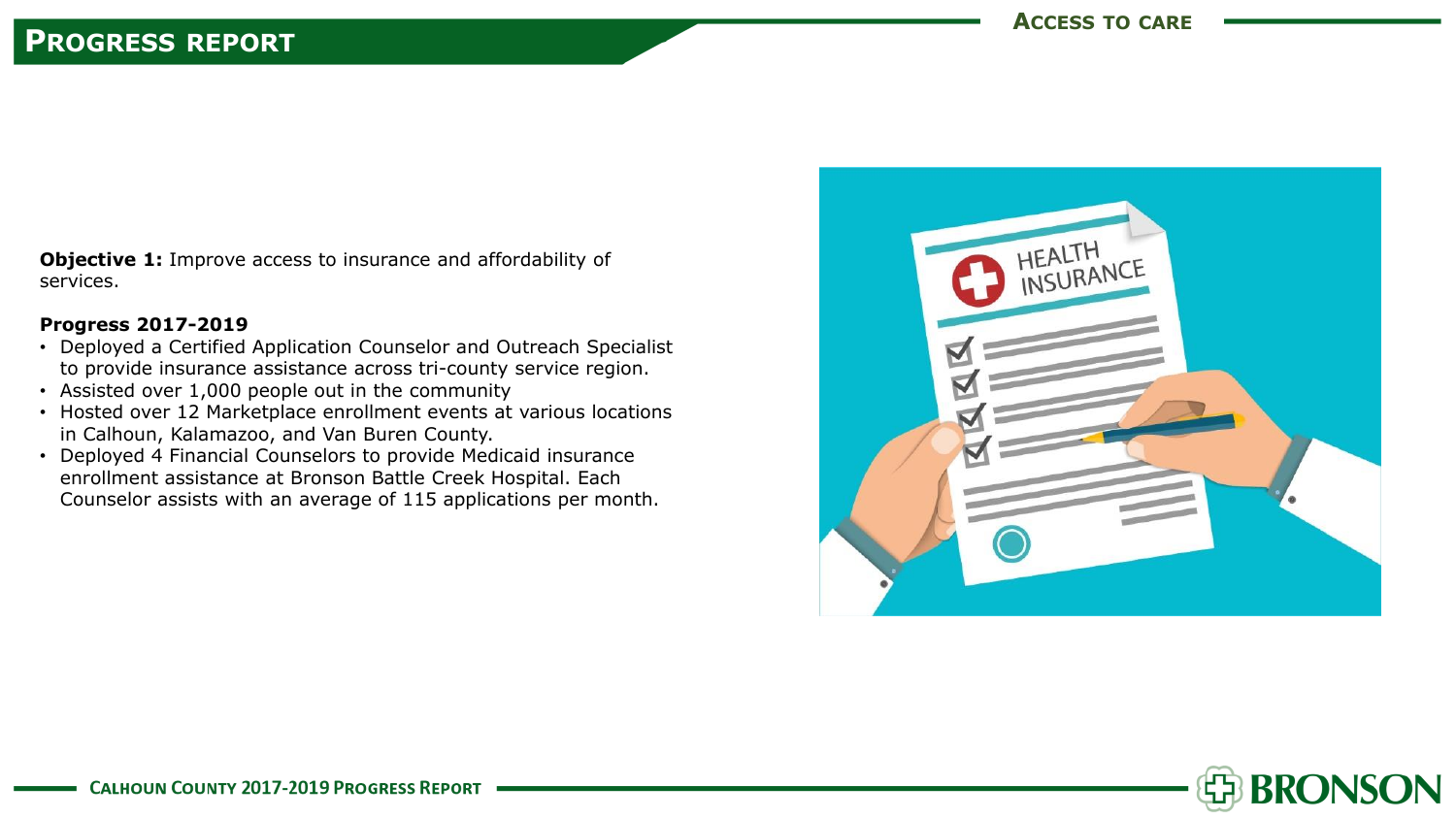## **PROGRESS REPORT**

**Objective 2:** Ensure residents obtain needed primary care services and reduce barriers associated with seeking and receiving healthcare.

#### **Progress 2017-2019:**

- Developed first Family Medicine Residency Program in Calhoun County in partnership with WMed, Grace Health, and Bronson Battle Creek Hospital.
- Recruited 46 new primary care providers across the system.
- 4 FastCare locations across the system as of 2018.
- Provided access to care at 3 primary care practices. 26 primary care practices across the system.
- Introduced \$59 Video Visits for minor health concerns and enrolled 4,703 people in the first six months.
- Opened a 24/7 Access Center for patients to call to be directed to available care. Served 366,744 people.
- Educated patients about the value of having immediate access to their health information, test results, scheduling, etc. with MyChart, an online app. 188,784 enrolled to use this tool.
- Bronson Battle Creek Hospital was re-verified as a Level III Trauma Center.